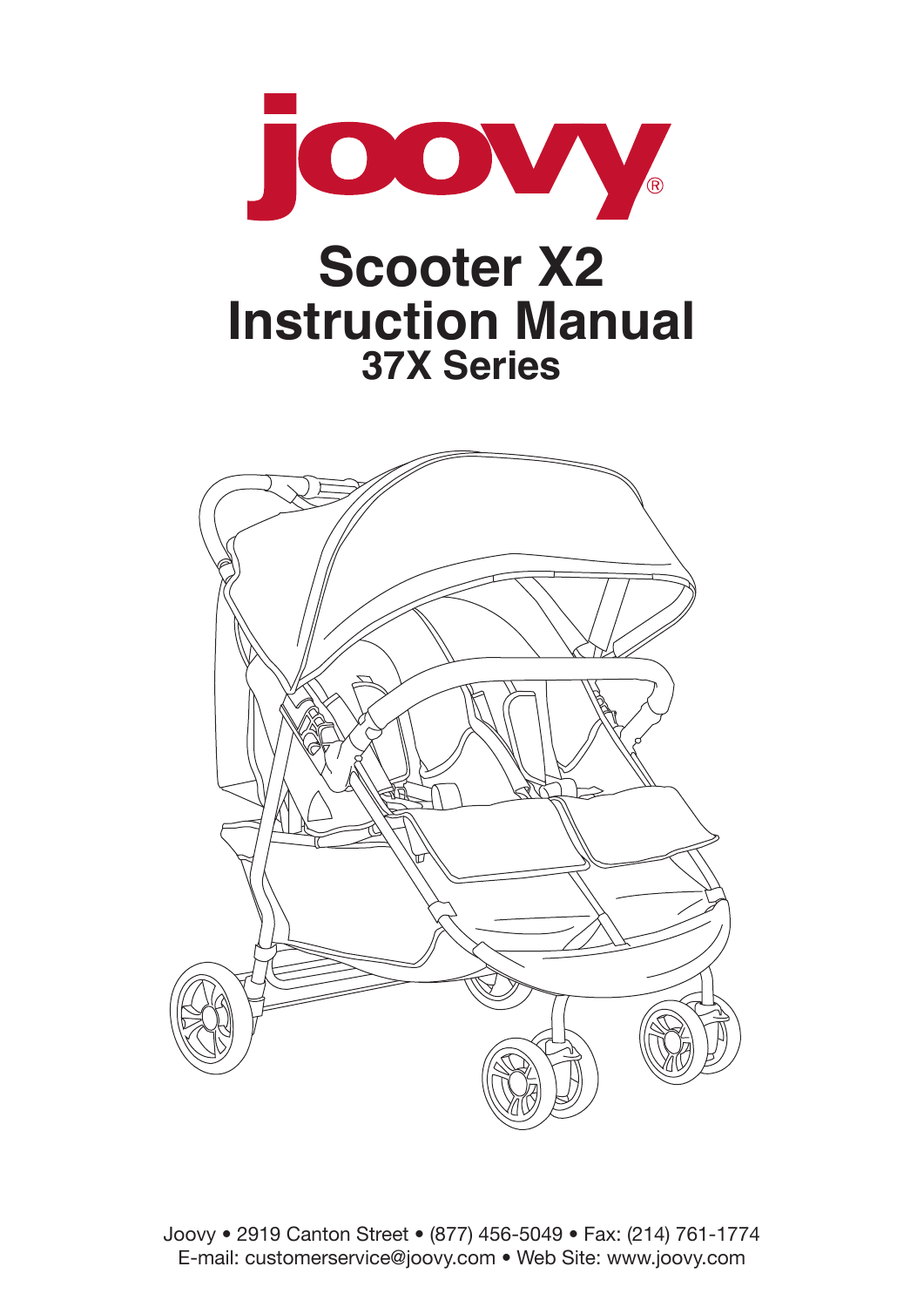

#### **Please read this instruction manual completely before using this stroller. Keep these instructions for future reference.**

- Failure to follow these instructions could result in serious injury or death.
- Never leave child unattended
- Avoid serious injury from falling or sliding out.
- Always use safety belts and ensure that all children are positioned according to these instructions
- Be certain that the stroller is fully opened, locked securely into position, and the wheel brakes are on before allowing children near the stroller.
- The maximum weight of the child that can be seated in each seat is 45 pounds.
- Use of the stroller with a child weighing more than 45 pounds, or two children totaling more than 90 pounds will cause excessive wear and stress on the stroller and may cause a hazardous unstable condition.
- Never allow a child to step on the footrest to get into or out of the stroller.
- Do not use the stroller on stairways or escalators.
- Keep children away from the stroller when folding or unfolding.
- Hanging purses, shopping bags, parcels, diaper bags or other accessory items from the handlebar or any other parts of the stroller may change the balance of the stroller and cause a hazardous unstable condition.
- The maximum weight that can be carried in the storage basket is 5 pounds. Excessive weight may result in a hazardous unstable condition.
- The total weight that can be placed in the zipper pockets should be less than 2 pounds.
- The total weight that can be placed in the cup holders should be less than 2 pounds.
- Never carry hot beverages or open containers in the cup holders.
- The total weight that can be placed in the in-seat mesh pockets should be less than 2 pounds.
- Never allow your stroller to be used as a toy.
- Discard all packaging materials properly. Do not allow children to play with them
- Check your stroller for loose rivets, snaps, worn parts, and torn material or stitching on a regular basis.
- Discontinue use of the stroller should it malfunction or become damaged.

#### **Please do not return this product to the store**

If you experience any difficulty with the assembly or use of this product, or if you have a question regarding these instructions, please contact our Customer Service Department at

 $(877)$  456-5049 between the hours of 8:30 am and 5:00 pm Central Time.

**Please note: Styles and colors may vary.**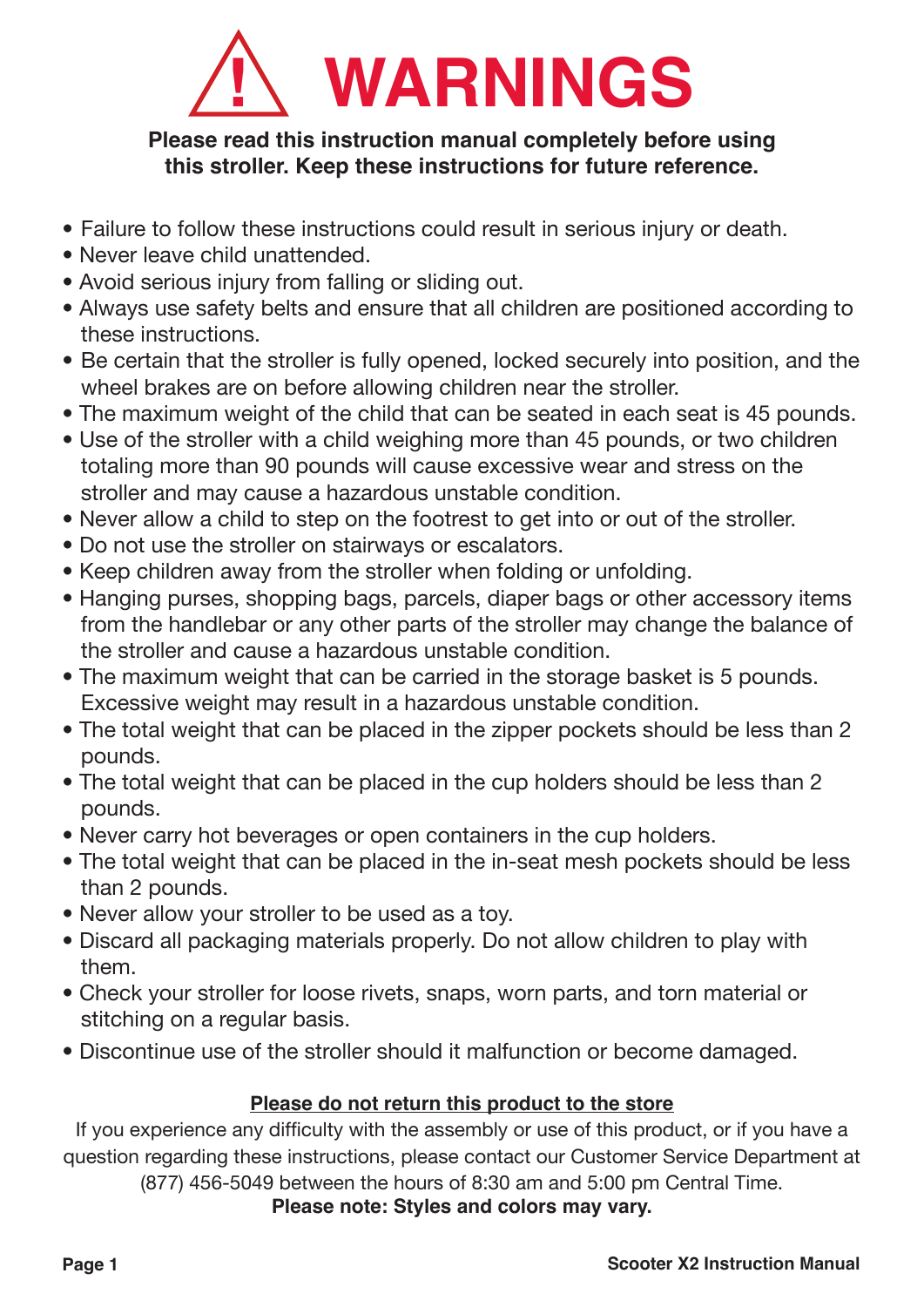## **Assembling and Using your Stroller**

**To ensure safe operation of your stroller, please follow these** 

**instructions carefully.**

### **Unpacking the Product**

- Carefully remove stroller and all parts from the box and plastic bag.
- Remove any cardboard packing materials from the stroller
- $\bullet$  Identify the parts (stroller, front wheel set (2), rear wheels (2), rear axle and brake set, canopy, bumper bar, small washers (2), spring washers (2), large washers  $(4)$ , snap pins  $(2)$ , hubcaps  $(2)$  and documents [not shown]) with the pictures in Figure 1. Also, extra rear wheel assembly parts may be Pulnini
- Remove all cardboard and plastic coverings from any areas of the product. Remove the metal spacer between the hinges and discard.
- **Figure 1** • Discard all packaging materials properly. Do not allow children to play with them.



**ACAUTION Adult assembly is required for this product. This package contains small parts. Keep small parts away from children during assembly. No Tools Required.**

### **Unfolding the Stroller**

- Keep children away from stroller while unfolding.
- Orient the stroller with the handlebar facing upward and closest to vou.
- If necessary, release the folding lock located on the right side by lifting the lock off of the extended rivet. See Figure 2.
- Pull upwards on the handlebar until the stroller is completely opened and the latching mechanism on each side is engaged. See Figure 3. NOTE: Be careful not to scratch the floor when opening the stroller.
- Visually check and gently push downward on the handlebar to ensure that the stroller is completely opened and locked before ANY use of the product.

## ! **WARNING**

**ALWAYS keep children away from the stroller when unfolding.**



**Figure 2**

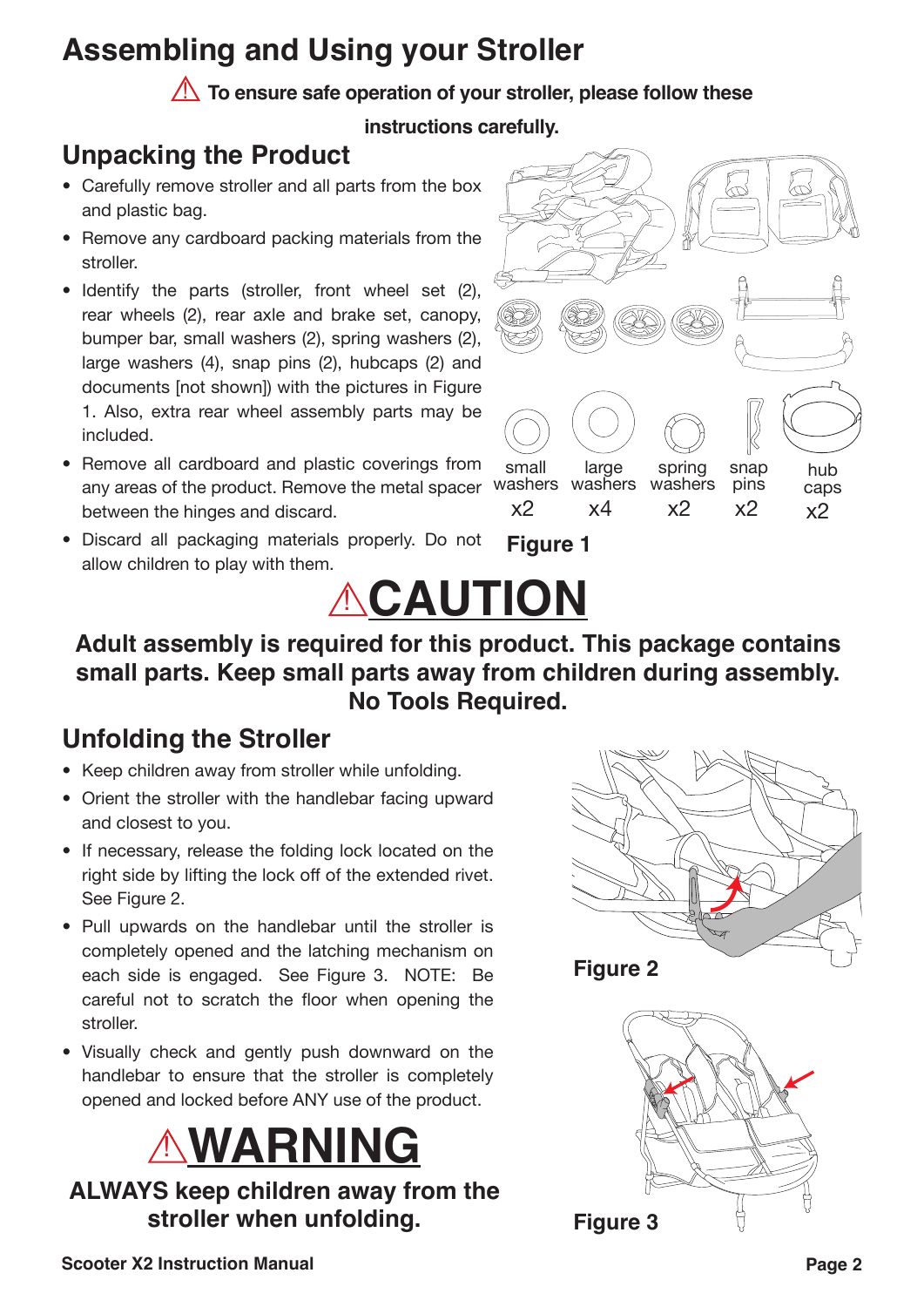#### **Installing the Rear Wheel Axle and Brake Set and Rear Wheels**

- In a clean, dry place rest the stroller upside down with the rear legs facing upwards.
- Locate the rear axle and brake set and slide it onto the rear legs with the link brake facing the rear of the stroller. Be sure to slide each side all the way on until the push pins are engaged in the holes of the plastic. NOTE: You may need to push each of the push pins in to slide the plastic into place. See Figure 4.
- Pull upward on each side of the rear axle to ensure it is installed properly.
- Push the bar linking the brake levers into the disengaged position. See Figure 5.

#### TO INSTALL A REAR WHEEL

- $\bullet$  Locate a small washer and slide the washer onto the axle.
- Next place a rear wheel onto the axle over the small washer. NOTE: The brake teeth on the wheel should be facing inward toward the brake lever.
- Then place one large washer onto the axle over the wheel.
- Next slide a spring washer onto the axle.
- Take another large washer and slide it onto the axle.
- Push the washers in to expose the axle hole. Then take one snap pin and insert the straight leg into the small hole in the axle. Push it firmly into this hole until the round portion of the other leg snaps completely around the outside of the axle. NOTE: The snap pin is curved (concave) to make insertion easier
- Repeat the SAME installation sequence of washers, wheel, and snap pin for the remaining wheel.
- Install a hubcap onto each wheel by aligning the 5 tabs on the hubcap with the 5 slots in the wheel, and then pushing it into place. Ensure that ALL 5 snaps have engaged securely and the hubcap cannot be pulled off.

#### **Rear Wheel Brakes**

- The Scooter comes equipped with a linked rear wheel brake svstem.
- To engage the rear wheel brakes, push down on one of the brake levers or the bar that connects the levers. See Figure 6. The stroller may require slight forward or rearward movement in order to line up the teeth on the brake with each wheel brake cluster
- Check that the brakes are properly applied by attempting to push the stroller backwards and forwards.
- To release the brakes, gently lift up on one of the brake levers or the bar that connects the levers. See Figure 7.



**Page 3 Scooter X2 Instruction Manual**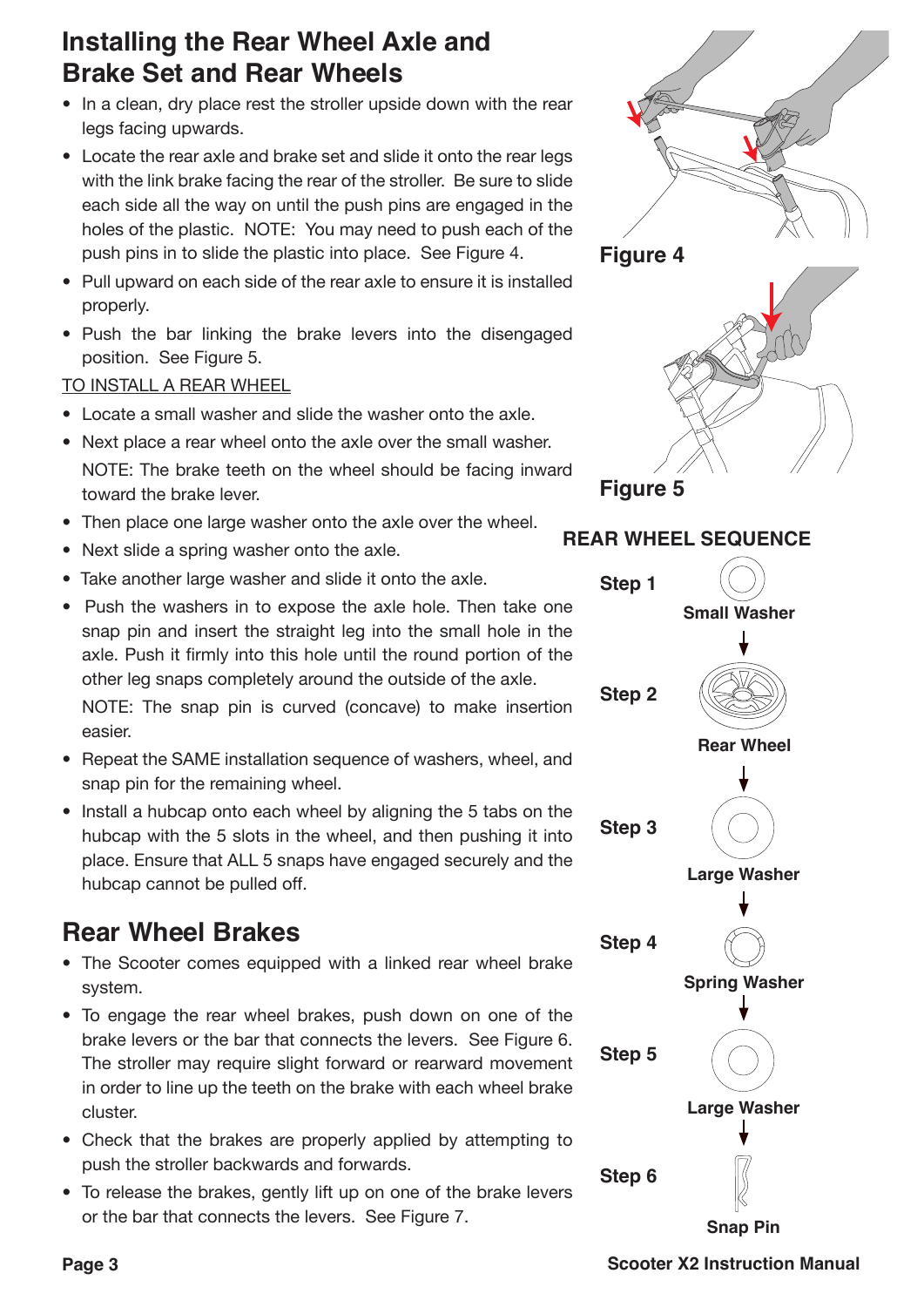



# ! **WARNING**

**Always make sure the wheel brakes are engaged when the stroller is not being pushed so that the stroller will not roll away. Never leave stroller unattended, especially on a hill or incline, as the stroller may tip over or slide.**

#### **Installing the Front Wheels**

- Orient the stroller so it is resting on the rear wheels and the handlebar. Locate one front wheel set and orient the wheel set with the swivel lock tab facing upward. Insert it onto a plastic post located at the bottom front on one side of the stroller until an audible click is heard. See Figure 8.
- Pull outward on the wheel set to ensure the wheel set is installed properly.
- Repeat this procedure for the other wheel.
- To remove a front wheel set, press the tab at the bottom of the front wheel housing downward and slide the wheel set off of the plastic post. See Figure 9.

### **Front Wheel Locks**

- $\bullet$  The front wheels can be either in swivel mode or locked mode
- To put each front wheel set into its locked mode, push up on the locking tab located at the top of the wheel housing and between the wheels. Be sure to lift the locking tab all the way up until an audible click is heard. See Figure 10.

NOTE: You may need to rotate the front wheel so the swivel lock tab is facing the front of the stroller.

• To unlock each wheel and put it into swivel mode, push down on the locking tab to disengage the lock.

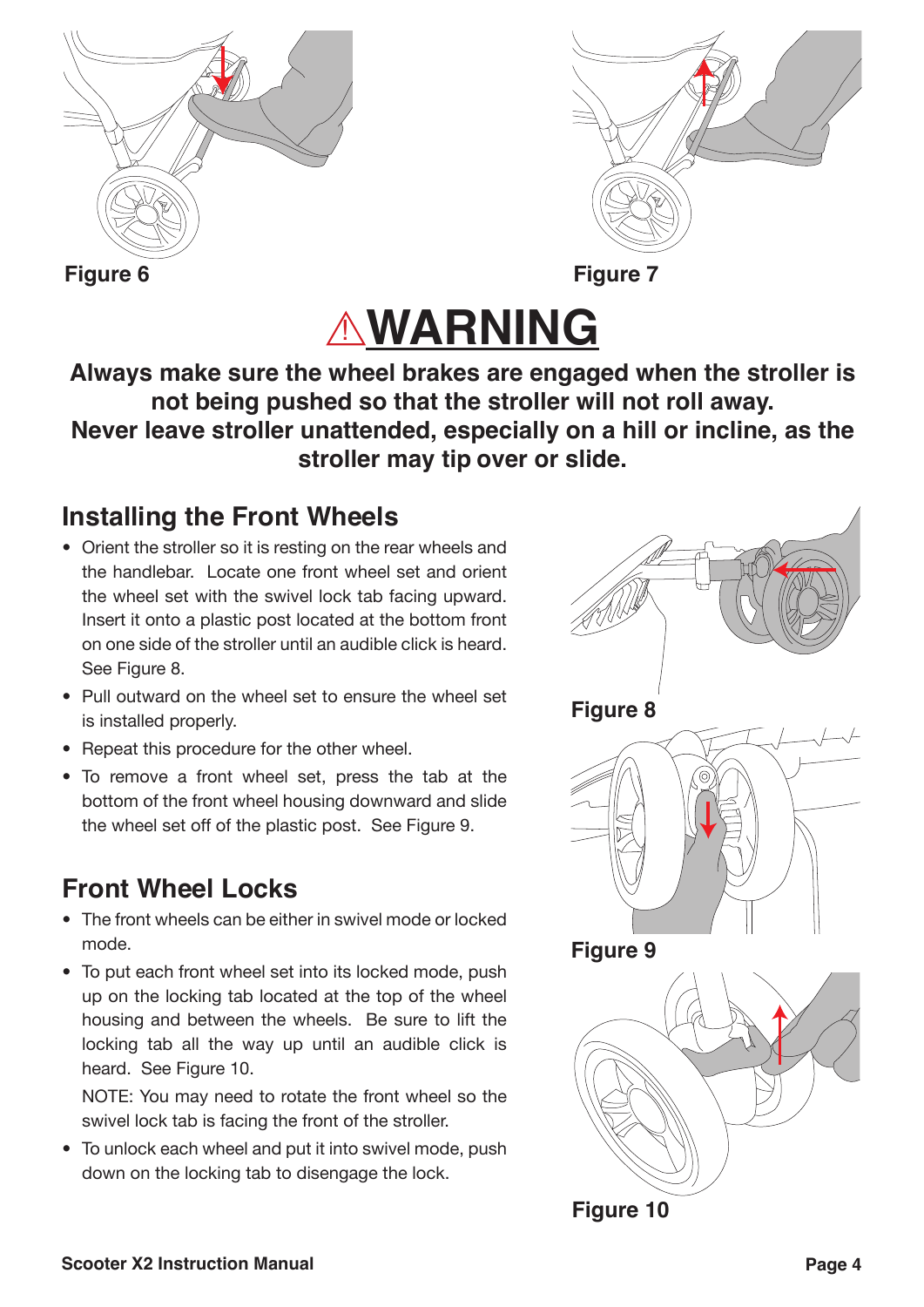#### **Seatback Positioning**

Each seatback can be adjusted to any position from fully upright to reclining. The fully upright position should only be used for a child that is at least 6 months old.

- $\bullet$  Fngage the rear wheel brakes.
- $\bullet$  Locate the recline mechanism on the backside of the seat.
- To recline a seat, grasp the buttons on the top and bottom of the recline mechanism and gently pull towards the rear of the stroller until the seat is in the desired position. See Figure 11.
- $\bullet$  To adjust a seatback to a more upright position, pull the straps at the end of the recline mechanism rearward while pushing the mechanism forward until the seatback is in the desired position. See Figure 12. Note: To get a seatback into its most upright position you may need to push the seatback toward the front of the stroller before pulling the straps.





**ALWAYS ensure that the seat back is secured into position before placing a child in the seat. Push down on the seatback to be sure it is secure. NEVER adjust the seatback when the child is in the seat.**

### **Adjusting the Leg Supports**

The leg support can be adjusted to two positions horizontal or all the way down.

• To place the leg support into the down position, locate the trigger mechanism underneath BOTH sides of the leg support on the bottom. Squeeze BOTH triggers and rotate the leg support down. See Figure 13. NOTE: The lea support does not "lock" into the down

position, but will remain there by gravity only.

- There are fabric flaps that cover the triggers. If necessary, pull each flap over the trigger and attach the Velcro® to secure it.
- To place the leg support into the horizontal position, pull up on both sides of the leg support until it is locked into position. See Figure 14.
- Push down on both sides of the lea support to ensure it is secure.





**NEVER allow a child to step onto or sit on the leg support. This may cause the stroller to tip over and injure the child.**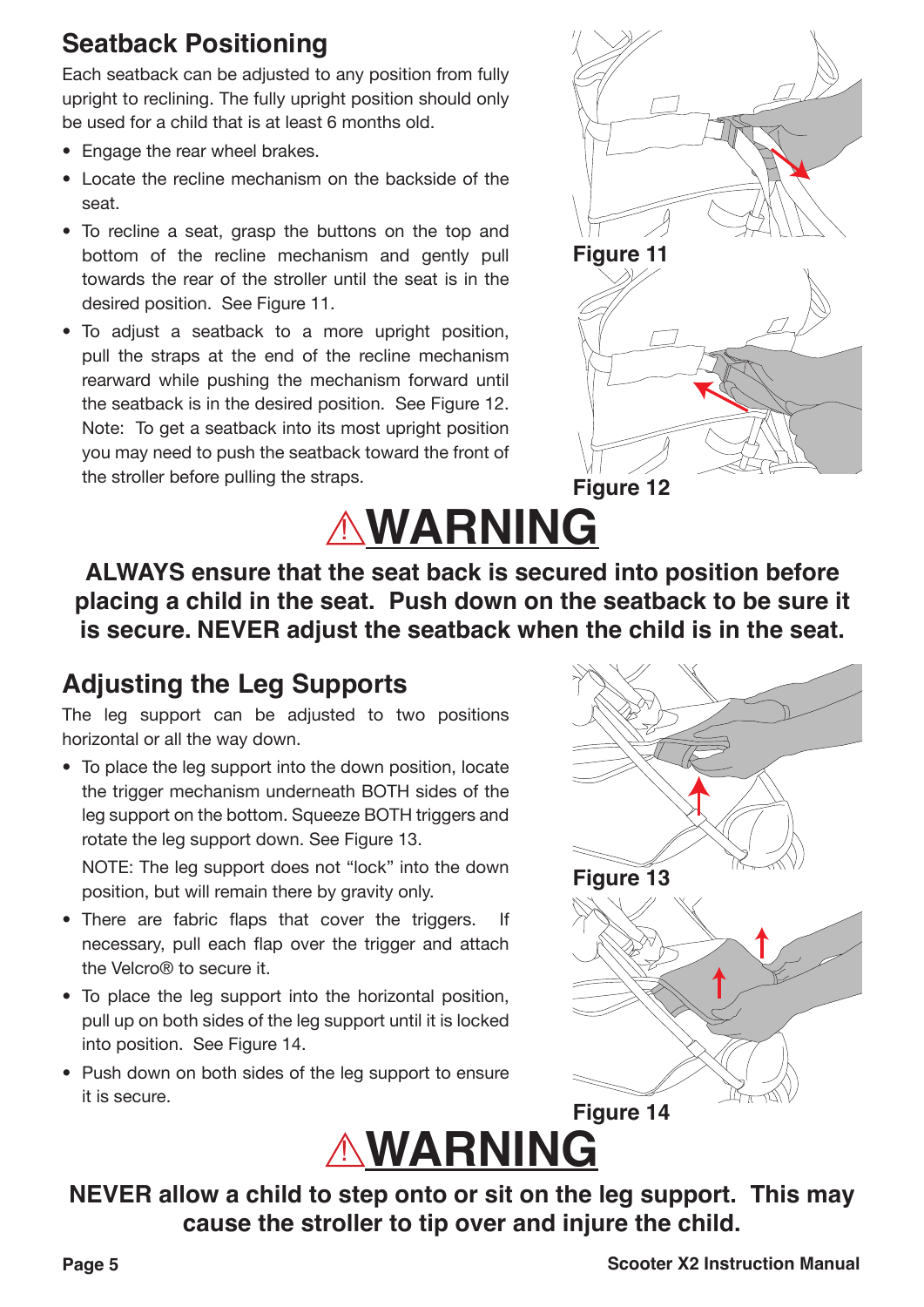#### **Installing/Removing the Bumper Bar**

- Remove the two safety caps from the frame mount points by pressing the release button and pulling each cap off. See Figure 15.
- Locate the bumper bar and orient it with the male fitting pointed towards the seat unit and the shiny round rivet head facing upward. While holding the male fittings straight, insert the male fittings on the bumper bar into the female fittings located on both sides of the seat. You will hear both sides of the bumper bar "click" in. See Figure 16.
- Pull outward on the bumper bar to ensure it is installed properly and securely.
- To remove the bumper bar, press the buttons located on the underside of both male fittings inward and pull the bumper bar away from the seat. See Figure 17.
- The bumper bar fabric cover can be removed for cleaning. To remove the fabric cover, simply open the zipper on the inside of the fabric cover and pull the cover off of the bumper bar.
- To replace the cover, remove the bumper bar from the stroller, fit the cover over the bumper bar with the zipper facing inward and close the zipper completely.
- When using the stroller without the bumper bar always replace the safety caps.





## **AWARNING**

The bumper bar is not a restraint device. Always secure your child with the seat belt. NEVER lift the stroller by the bumper bar. Use caution when attaching the bumper bar when there is a child seated in the stroller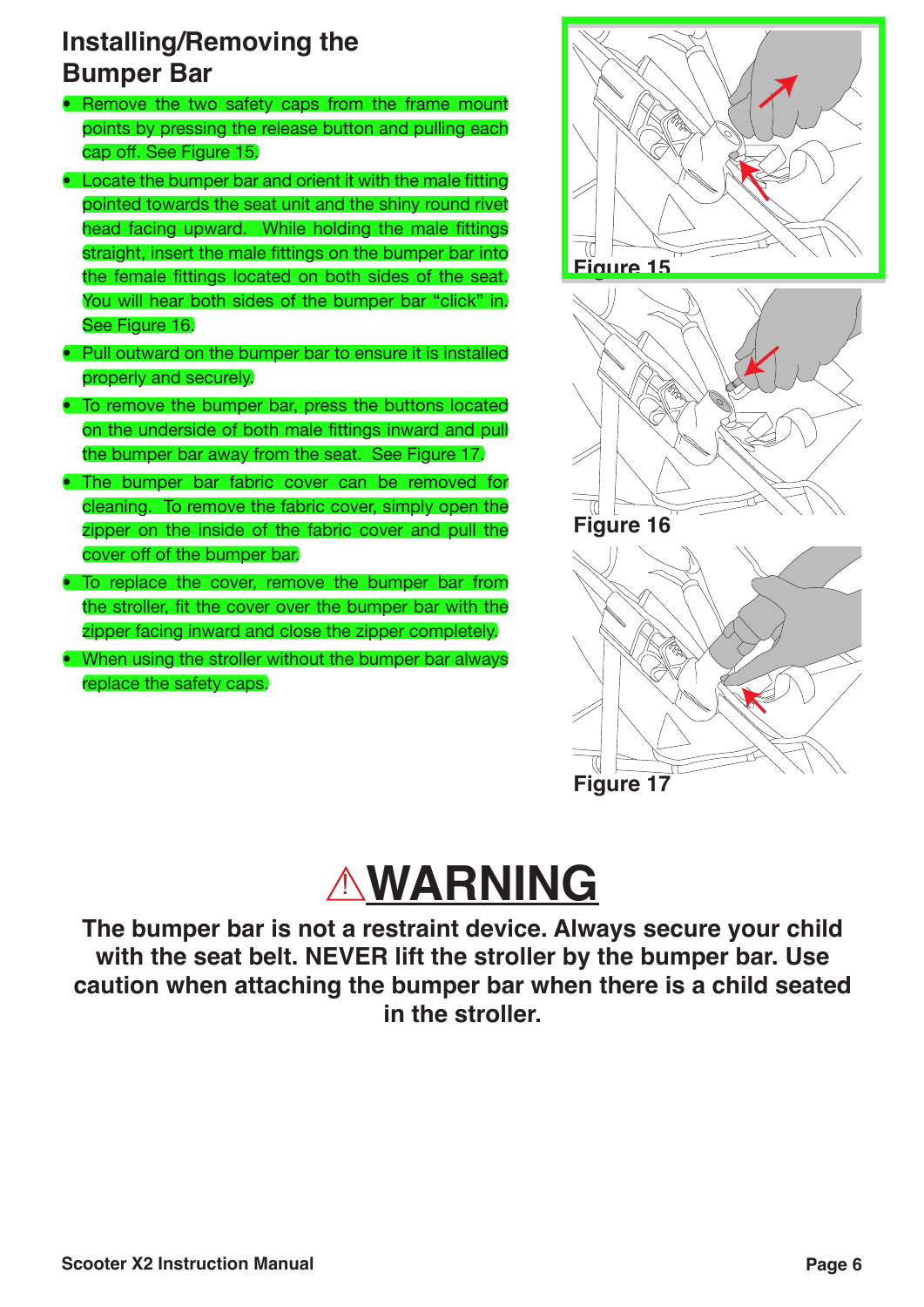### **Installing, Operating and Removing the Canopy**

- Stand behind the stroller with the stroller in the unfolded position.
- Orient the canopy in front of the handlebar with the visor towards the front of the stroller.
- Locate the plastic slide locks on the bottom of each side of the canopy and slide them onto the plastic fitting on each side of the stroller just above the rear leg. See Figure 18.
- Push each side of the canopy firmly down along the fitting until it cannot go any further.
- Fit each rear canopy apron around the back of each seat.
- Attach the Velcro on each canopy apron to the Velcro® on the sides and back of each seat. See Figure 19.
- Attach the Velcro® tabs at the top rear corners of the canopy to the handle tubes just below the handlebar foam. See Figure 20.
- Open the canopy by pulling forward on the front edge.
- The canopy and visor can be adjusted into several positions ranging from fully closed to fully extended, or any position in between. See Figure 21.
- The visor can be opened (or closed) by pulling (or pushing) it from under the canopy.
- Note: The top rear portion of the canopy has a roll back window. To open, pull the forward edge up, roll the flap back and secure it using the elastic loop attachment.
- To close the canopy, push the front edge of the canopy toward the rear of the stroller.
- To remove the canopy, undo the Velcro® attachments on the sides and back of the seat and the handle tubes. Then, slide the canopy up off of both fittings on the sides of the stroller. See Figure 22.

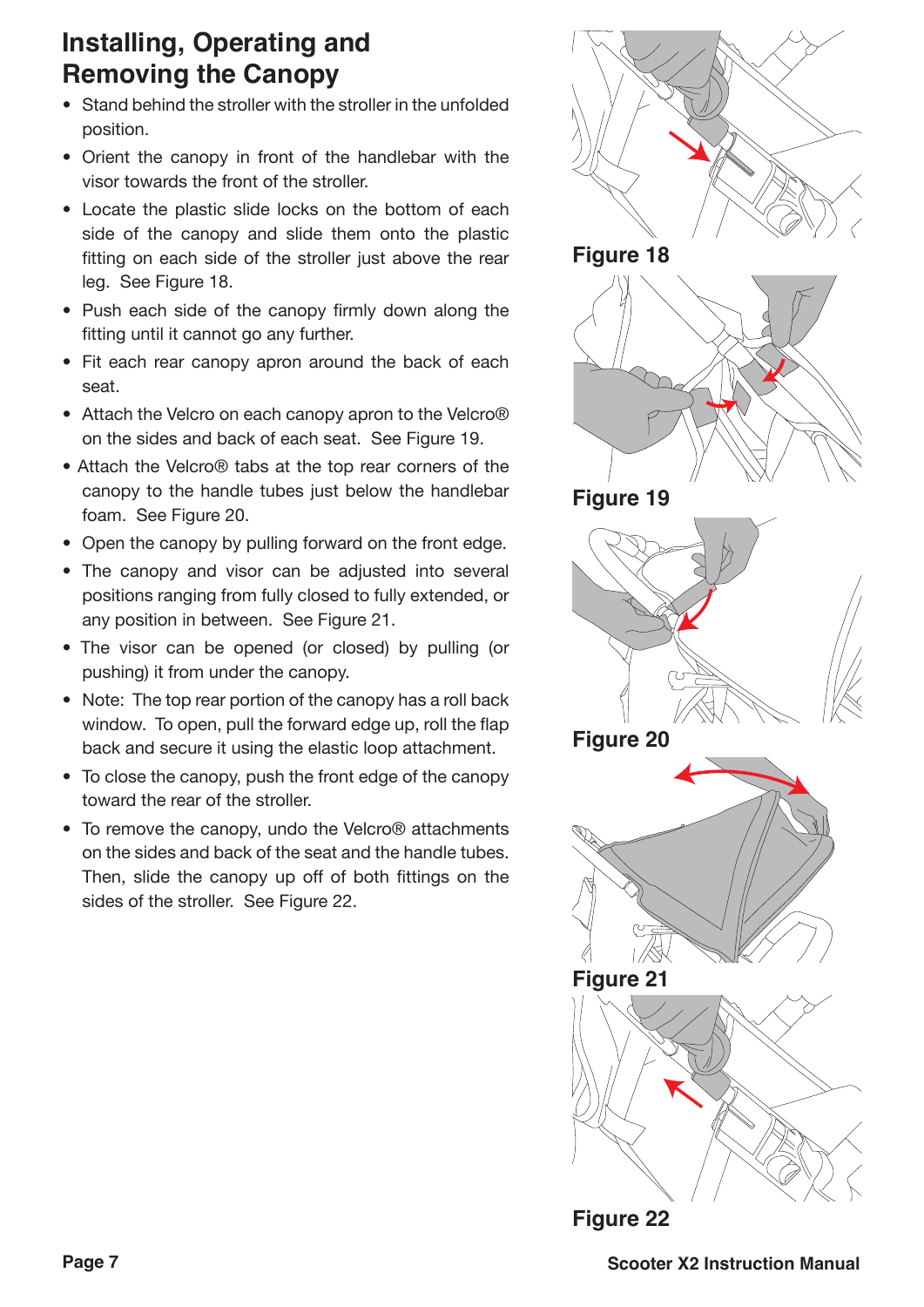#### **Securing a Child**

NOTE: There are three height adiustment positions for the shoulder harness straps. For a vounger child, the shoulder straps should be positioned through the lower sewn-in loops on the seatback. For a voung child that is tall, the shoulder straps may be positioned through the upper sewn-in loops on the seatback. For a taller child, use the shoulder straps WITHOUT positioning them through these sewn-in loops. To re-position the shoulder straps, unbuckle them from the harness buckle and feed these straps through the sewn-in loops, ensuring that they are not twisted. Re-buckle the shoulder straps onto the harness buckle to secure them.

- Ensure that both shoulder straps are attached to the waist strap buckles. See Figure 23.
- Unlatch the waist/shoulder buckle by squeezing the latch releases on both sides of the buckle and removing the male ends of each buckle. See Figure 24.
- $\bullet$  Carefully place the child in the seat with the shoulder straps over their shoulders and chest. Then place the crotch strap between the child's legs.
- Bring the seat belt around the child's waist and insert the male ends of the waist/shoulder buckle into the female buckle. Ensure that they snap into place. See Figure 25. Tighten the waist belt to be snug around the child's waist
- Both the shoulder straps and the waist/crotch straps may be adjusted using the sliding buckles on these straps. See Figures 26 and 27.



**Avoid serious injury from falling or sliding out. Always use the safety harness.**

#### **Storage Basket**

The maximum weight that can be carried in the storage basket is 5 pounds. Excessive weight may result in a hazardous unstable condition.

NOTE: The basket can be removed if desired by unsnapping all of the snaps, opening the zipper in the front and releasing Velcro<sup>®</sup> straps. The manufacture 27



#### **Scooter X2 Instruction Manual Page 8**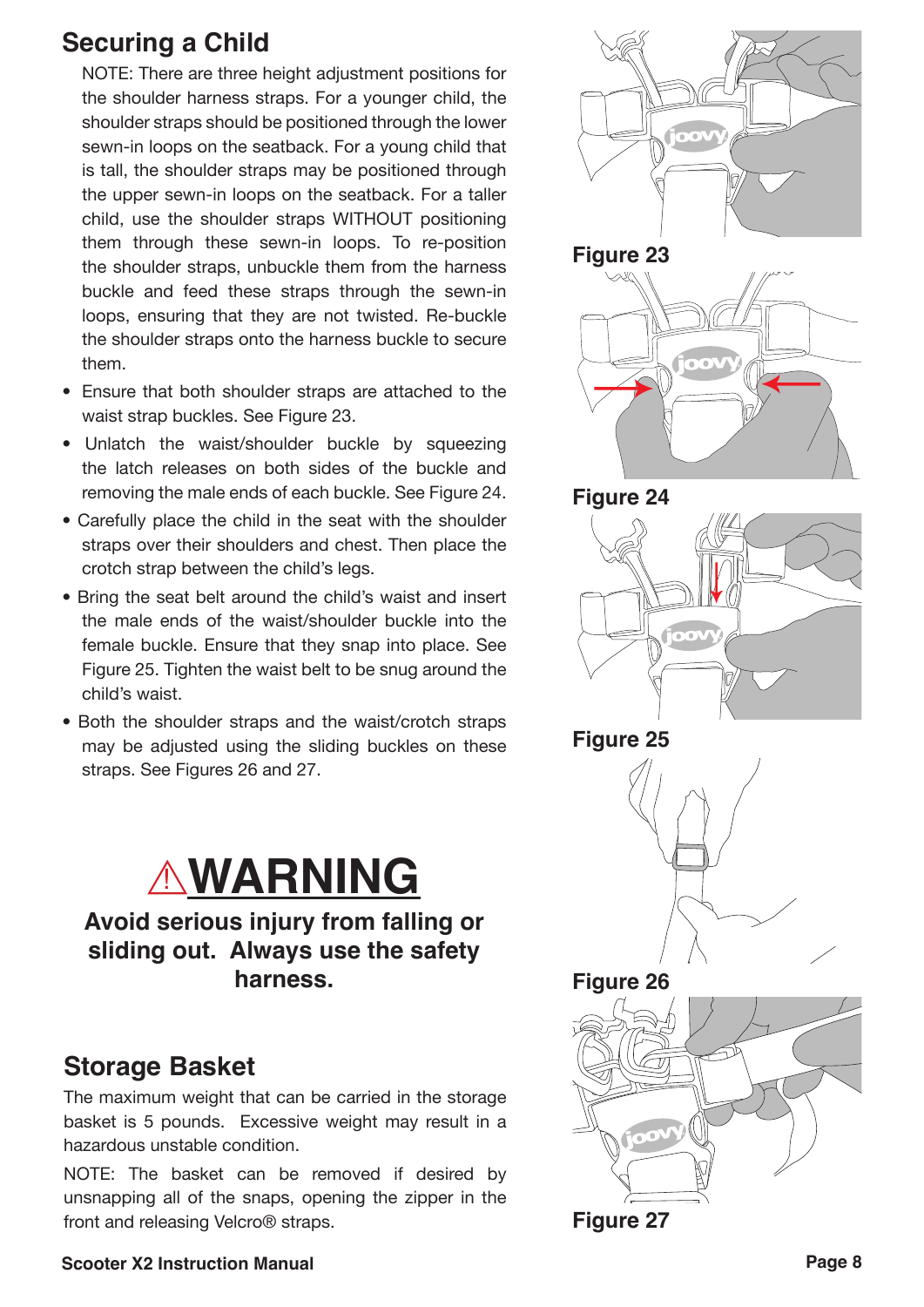#### **Folding the Stroller**

NOTE: BOTH SEATBACKS MUST BE FULLY RECLINED TO ACHIEVE THE MOST COMPACT FOLD.

- Keep children away from stroller while folding.
- Position the stroller with the handle bars closest to vou.
- Engage the rear wheel brakes.
- Close the canopy and push it to the rear of the stroller.
- $\bullet$  Recline each seatback downward until it cannot go any further
- $\bullet$  To fold, squeeze the button on the fold mechanism in the center of the handlebar and rotate the mechanism forward until the stroller begins to collapse. Gently rotate the stroller downward until the stroller is fully collapsed. See Figure 28.
- Locate the locking latch near the canopy on the right side of the stroller and rotate the latch until it is engaged on the extended rivet on the rear leg tube. See Figure 29.

CAUTION: While folding the stroller, be careful to keep your fingers from being pinched by moving parts.







## ! **WARNING**

#### **ALWAYS keep children away from the stroller when folding.**

#### **Maintenance**

All of the fittings, snaps, locks, rivets, and other hardware and plastic parts on the stroller should be inspected periodically to ensure that they are secured properly and not damaged or malfunctioning. The safety harness, as well as all other straps and fabric items and their stitching should also be inspected periodically to ensure that they are secured properly and not loose, torn or otherwise damaged. All moving parts, such as wheels, brakes, and hinges should also be checked periodically to ensure they are operating properly.

Any missing, broken, or worn components should be replaced immediately, and the stroller should not be used until they are replaced. Only original manufacturer's components should be used. If needed, please contact Joovy at our toll-free phone number.

#### **Cleaning**

The fabric material on this stroller can be cleaned using mild household soap or detergent and warm water on a sponge or clean cloth. Always allow the fabric to completely air dry before using the stroller

The frame and wheels should always be kept clean and free of dirt and foreign matter, especially after operating the stroller in rain, snow, or other harsh environments. Use a sponge or cloth dampened with warm water and a mild detergent cleaner to clean the wheels after such use.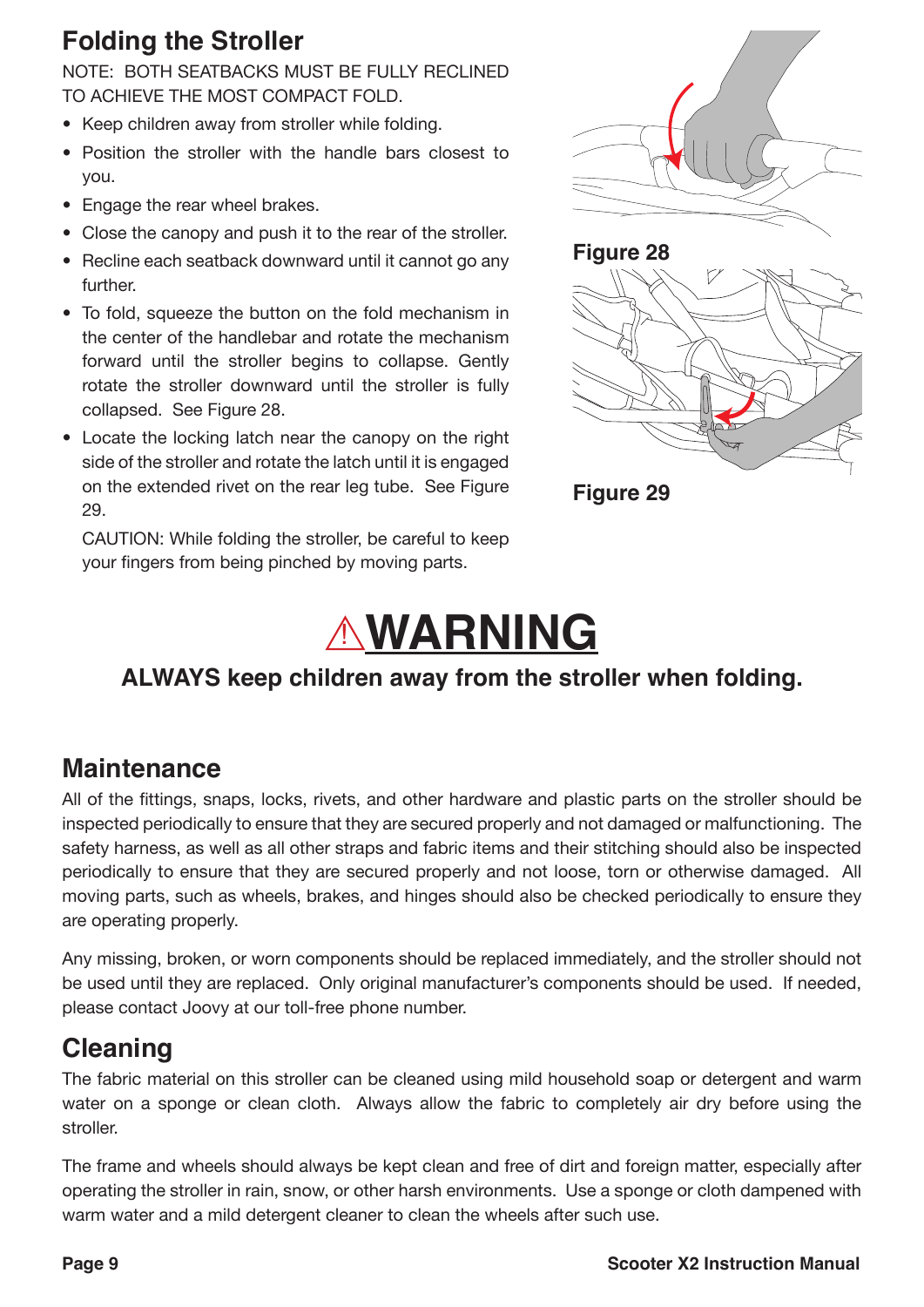### **SATISFACTION GUARANTEED**

We want you to be completely satisfied with your purchase of this product. Should you experience any difficulty in assembling or using this product, or **if you have any questions, please contact our Customer Service Department at (877) 456-5049 between the hours of 8:30 am and 5:00 pm Central Time.**

Please log onto www.joovy.com to register your new Joovy product.



@2010 joovy

Contact: customerservice@joovy.com

2919 Canton Street, Dallas, TX 75226

 $(877)456 - 5049$